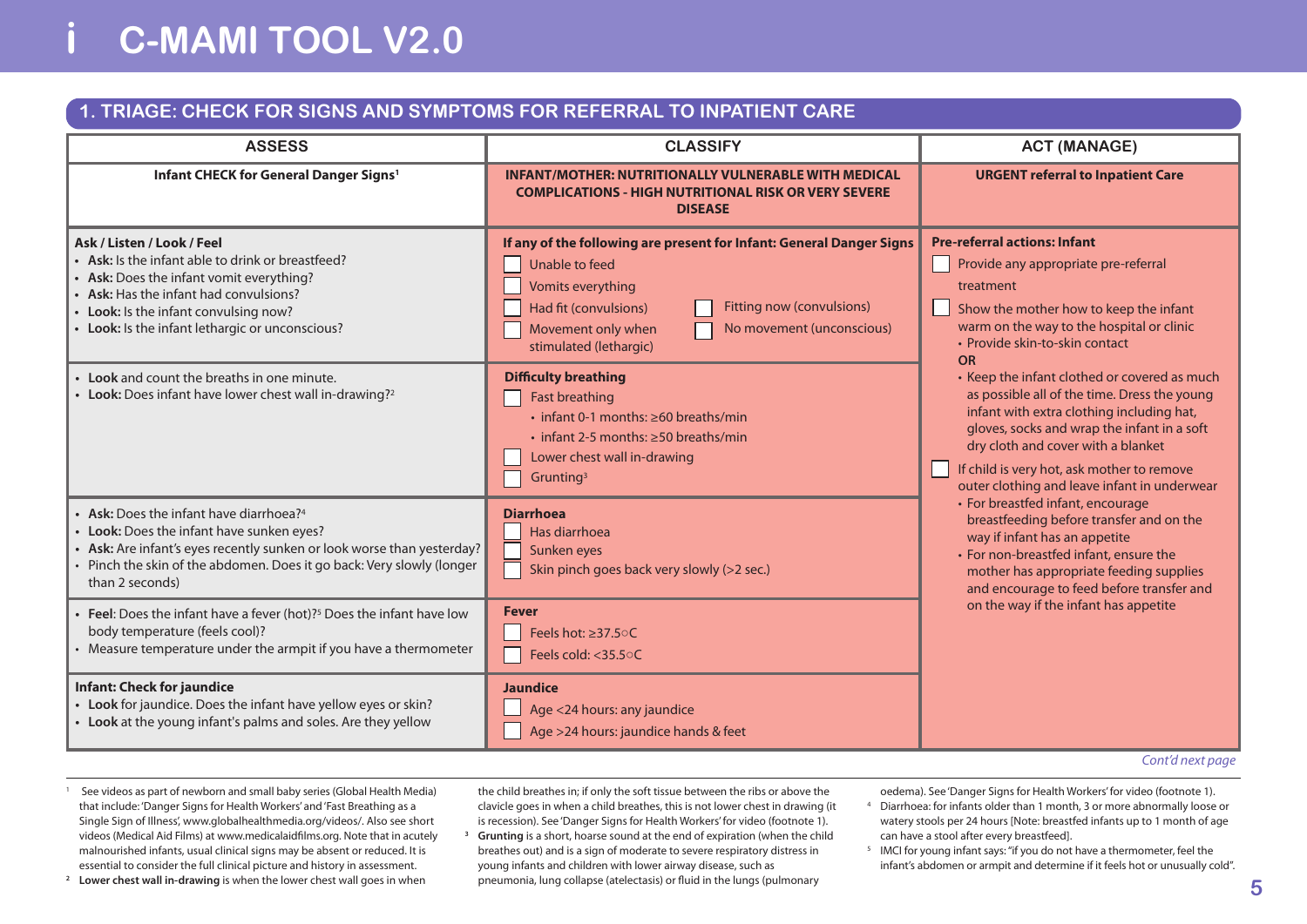| <b>Infant CHECK for General Danger Signs</b><br><b>INFANT/MOTHER: NUTRITIONALLY VULNERABLE WITH MEDICAL</b><br><b>COMPLICATIONS - HIGH NUTRITIONAL RISK ORVERY SEVERE DISEASE</b><br>Severe pallor/anaemia<br>Infant: Check for severe pallor/anaemia<br>• Look at infant's hands. Are the palms very pale/white?<br>Very pale or white palms<br><b>Mother: Anaemia</b><br>Mother: Check at for pallor/anaemia6<br>Test for Hb via Hemocue or similar<br>Hemocue or similar test indicates anaemia<br>Look at mother's hands: Are her palms very pale/white?<br>Very pale or white palms<br>Look at eyes: Are inside of eyelids pale?<br>Pale inside of eyelids (conjunctiva)<br>Infant:<br>If Infant has any of the following that make feeding difficult<br>Check for complications that make feeding difficult<br>Cleft lip or palate (feel inside mouth to check palate)<br>(see 2nd Column)<br>Tongue tie<br>Abnormal tone or posture<br>Excessively open/clenched jaw<br>Unable to support head or poor trunk control<br>When held, infant's arms and legs fall to the sides<br>Infant's body stiff, hard to move | <b>ACT (MANAGE)</b>                                                                                                                                      |  |
|-------------------------------------------------------------------------------------------------------------------------------------------------------------------------------------------------------------------------------------------------------------------------------------------------------------------------------------------------------------------------------------------------------------------------------------------------------------------------------------------------------------------------------------------------------------------------------------------------------------------------------------------------------------------------------------------------------------------------------------------------------------------------------------------------------------------------------------------------------------------------------------------------------------------------------------------------------------------------------------------------------------------------------------------------------------------------------------------------------------------------|----------------------------------------------------------------------------------------------------------------------------------------------------------|--|
|                                                                                                                                                                                                                                                                                                                                                                                                                                                                                                                                                                                                                                                                                                                                                                                                                                                                                                                                                                                                                                                                                                                         | <b>URGENT referral to Inpatient Care</b>                                                                                                                 |  |
|                                                                                                                                                                                                                                                                                                                                                                                                                                                                                                                                                                                                                                                                                                                                                                                                                                                                                                                                                                                                                                                                                                                         |                                                                                                                                                          |  |
|                                                                                                                                                                                                                                                                                                                                                                                                                                                                                                                                                                                                                                                                                                                                                                                                                                                                                                                                                                                                                                                                                                                         |                                                                                                                                                          |  |
| Coughing and eye tearing while feeding (signs of unsafe swallowing)                                                                                                                                                                                                                                                                                                                                                                                                                                                                                                                                                                                                                                                                                                                                                                                                                                                                                                                                                                                                                                                     | Specialist referral for more detailed assessment and<br>treatment of any structural or disability problem<br>that should include special feeding support |  |
| <b>Infant</b><br><b>Infant: Anthropometric/Nutritional Assessment</b><br>$<$ -2 WFA OR<br>Look for pitting oedema of both feet<br>Measure weight and length and determine weight-for-age<br>$<$ -2 WFL<br>(WFA) <sup>7</sup> and weight-for-length (WFL) where calculable<br><b>OR</b><br>Record Mid Upper Arm Circumference (MUAC) for all<br>Bilateral pitting oedema +, ++ and +++ $9$<br>infants (to help build evidence) <sup>8</sup><br>OR<br>Ask & Listen: Have you noticed your infant losing weight?<br>Failure to respond to previous outpatient-based nutritional care<br>For how long?<br>(infant or mother)<br>AND any one of the following<br>Recent severe weight loss (within 1 week) <sup>10</sup><br>Prolonged (weeks) failure to gain weight<br>Sharp drop across growth chart centile line<br>mm (record to help build evidence)<br><b>MUAC:</b>                                                                                                                                                                                                                                                    | Cont'd next page                                                                                                                                         |  |

*Cont'd next page*

- <sup>6</sup> WHO cut-offs vary when pregnant and not pregnant and pregnancy defined until 6 weeks post-partum.
- $7$  Recent evidence has shown that WFA can help identify underweight infants who are also at higher risk to mortality. WFA is therefore used as a criterion for enrolment of nutritionally vulnerable infants under 6 months. A cut-off of WFA <-2 is used to ensure consistency with WFL cut-offs.
- <sup>8</sup> There is recent growing evidence on the use of MUAC to identify acute malnutrition and nutrition vulnerability in infants under 6 months.

However, a nutrition classification cutoff has not yet been established. Countries and programmes are encouraged to collect MUAC data for infants under 6 months to help build the evidence base for cutoffs and case management.

<sup>9</sup> Nutritional oedema is rare in infants and therefore infants with oedema should always be admitted to in-patient care to investigate possible underlying medical cause. (feet, legs, whole body). **Grade + Mild:** Both feet/ankles; **Grade ++ Moderate:** Both feet, plus lower legs, hands or lower arms; **Grade +++ Severe:** Generalised bilateral pitting oedema, including both feet, legs, arms and face

<sup>10</sup> In many settings, it can be difficult for a health worker or mother to detect acute weight loss in an infant. Where reported or detected, weight loss in infants should be interpreted alongside the general clinical condition;"lost more than 10% of previous weight".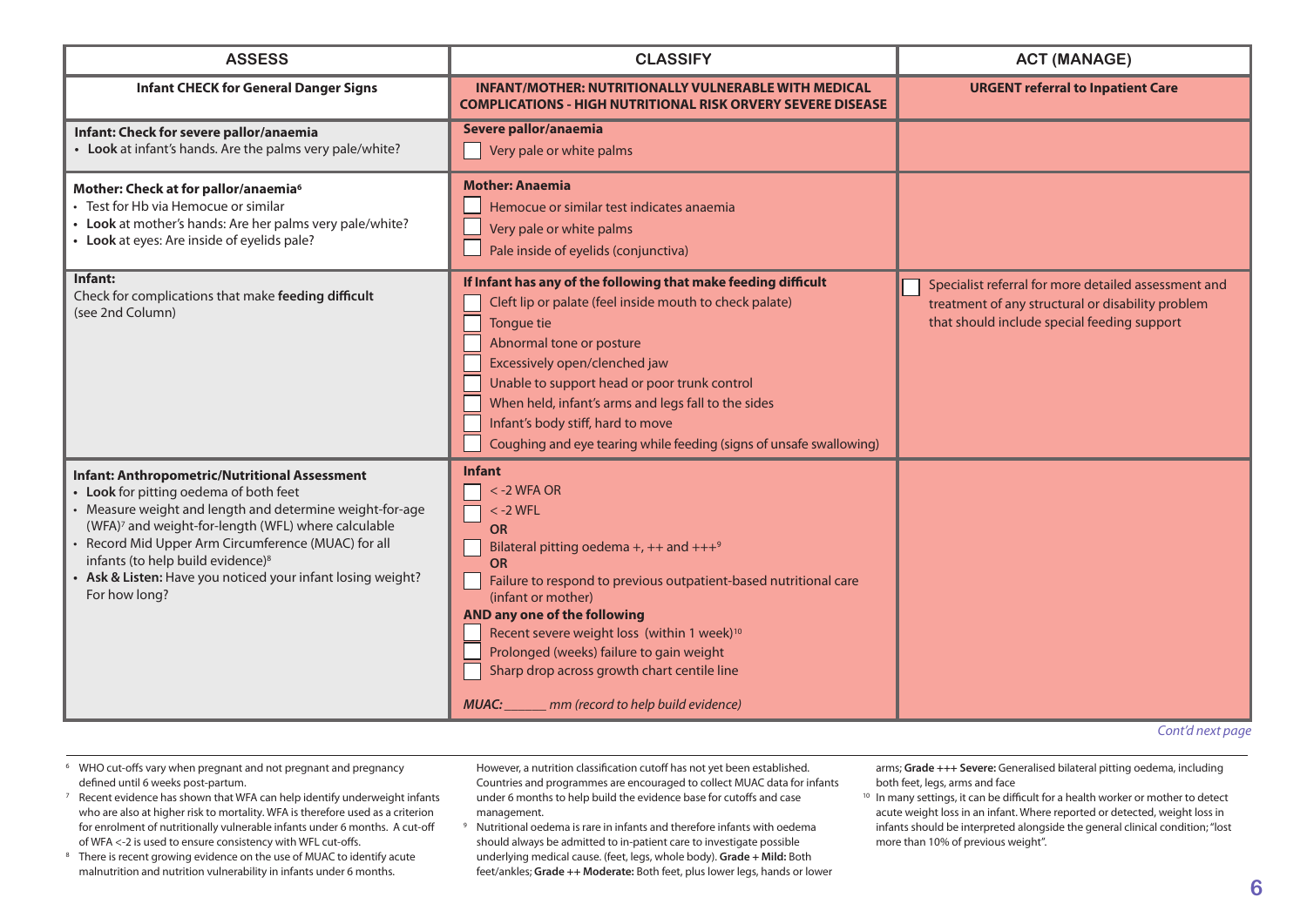| <b>ASSESS</b>                                                                                                                                                                                                                                                                                                                                                                                                                                                                                                                                                                                                                                                                                                                                                                                                                                                                                                                                                                                                                                                                                                                                                                                                                                                                                                                                                                                                                                                                                                                                                                                                                                                                                                                                                                                                                                                                                                                    | <b>CLASSIFY</b>                                                                                                                                                                                                                                                                                                                                                                                                                                                                                                                                                                                                                                                                                                                                                                                                                                                                                                                                                                                                                     | <b>ACT (MANAGE)</b>                                                                                                                                                                                                                                                                                                                                                                                                                                                                                                                                                             |
|----------------------------------------------------------------------------------------------------------------------------------------------------------------------------------------------------------------------------------------------------------------------------------------------------------------------------------------------------------------------------------------------------------------------------------------------------------------------------------------------------------------------------------------------------------------------------------------------------------------------------------------------------------------------------------------------------------------------------------------------------------------------------------------------------------------------------------------------------------------------------------------------------------------------------------------------------------------------------------------------------------------------------------------------------------------------------------------------------------------------------------------------------------------------------------------------------------------------------------------------------------------------------------------------------------------------------------------------------------------------------------------------------------------------------------------------------------------------------------------------------------------------------------------------------------------------------------------------------------------------------------------------------------------------------------------------------------------------------------------------------------------------------------------------------------------------------------------------------------------------------------------------------------------------------------|-------------------------------------------------------------------------------------------------------------------------------------------------------------------------------------------------------------------------------------------------------------------------------------------------------------------------------------------------------------------------------------------------------------------------------------------------------------------------------------------------------------------------------------------------------------------------------------------------------------------------------------------------------------------------------------------------------------------------------------------------------------------------------------------------------------------------------------------------------------------------------------------------------------------------------------------------------------------------------------------------------------------------------------|---------------------------------------------------------------------------------------------------------------------------------------------------------------------------------------------------------------------------------------------------------------------------------------------------------------------------------------------------------------------------------------------------------------------------------------------------------------------------------------------------------------------------------------------------------------------------------|
| <b>Infant CHECK for General Danger Signs</b>                                                                                                                                                                                                                                                                                                                                                                                                                                                                                                                                                                                                                                                                                                                                                                                                                                                                                                                                                                                                                                                                                                                                                                                                                                                                                                                                                                                                                                                                                                                                                                                                                                                                                                                                                                                                                                                                                     | <b>INFANT/MOTHER: NUTRITIONALLY VULNERABLE WITH MEDICAL</b><br><b>COMPLICATIONS - HIGH NUTRITIONAL RISK ORVERY SEVERE DISEASE</b>                                                                                                                                                                                                                                                                                                                                                                                                                                                                                                                                                                                                                                                                                                                                                                                                                                                                                                   | <b>URGENT referral to Inpatient Care</b>                                                                                                                                                                                                                                                                                                                                                                                                                                                                                                                                        |
| <b>Mother: Anthropometric/ Nutritional Assessment</b><br>• Look for pitting oedema of both feet (if mother not pregnant)<br>• Measure MUAC (always)                                                                                                                                                                                                                                                                                                                                                                                                                                                                                                                                                                                                                                                                                                                                                                                                                                                                                                                                                                                                                                                                                                                                                                                                                                                                                                                                                                                                                                                                                                                                                                                                                                                                                                                                                                              | <b>Mother</b><br>MUAC: <190 mm<br>- 1<br>MUAC:<br>mm (record to help build evidence)<br><b>OR</b><br>Bilateral pitting oedema (if mother not pregnant)                                                                                                                                                                                                                                                                                                                                                                                                                                                                                                                                                                                                                                                                                                                                                                                                                                                                              |                                                                                                                                                                                                                                                                                                                                                                                                                                                                                                                                                                                 |
| <b>MOTHER</b>                                                                                                                                                                                                                                                                                                                                                                                                                                                                                                                                                                                                                                                                                                                                                                                                                                                                                                                                                                                                                                                                                                                                                                                                                                                                                                                                                                                                                                                                                                                                                                                                                                                                                                                                                                                                                                                                                                                    | <b>MOTHER: SEVERE DEPRESSION</b>                                                                                                                                                                                                                                                                                                                                                                                                                                                                                                                                                                                                                                                                                                                                                                                                                                                                                                                                                                                                    | <b>URGENT referral to Inpatient Care</b>                                                                                                                                                                                                                                                                                                                                                                                                                                                                                                                                        |
| Mother: Maternal Mental Health <sup>11</sup><br>Observe the mother's responses and behaviours<br>• Listen & Look: Does it appear that mother is out of touch with<br>reality or what is happening in the assessment (e.g. not responding<br>appropriately during the assessment)?<br>• Listen & Look: Does the infant appear to be at risk from the<br>mother's behaviour? (for example: mother shows no concern for<br>infant, or wilful neglect of infant, such as prolonged period of no<br>eye contact or no physical contact with infant)<br>There are many daily tasks a mother does to care for her infant and<br>family (for example: washing, cooking).<br>• Ask & Listen: What are some of the most important things you do<br>for your infant and family?<br>• Ask & Listen: Do you ever find it difficult to do all these tasks? If Yes:<br>Why is that?<br>Sometimes a mother finds it difficult to do daily tasks because she is<br>feels sad or worried.<br>• Ask & Listen: In the last few weeks, have you been feeling: Sad? If Yes<br>(listen for): little/some/much/most of the time? Worried? If Yes (listen<br>for): little/some/much/most of the time?<br>• Ask & Listen: Are there times you experience so much pain that it<br>interferes with your ability to carry out daily tasks?<br>• Ask & Listen: If Yes (listen for): Does this happen rarely/some/<br>often/most of the time?<br>If mother answers yes to either of questions above, then ask:<br>• Ask & Listen: What are the problems that you are feeling sad or<br>worried about?<br>Sometimes when a person feels sad or worried she may have<br>thoughts of harming herself or her infant.<br>• Ask & Listen: Do you have any thoughts like that?<br>Sometimes a person feels very sad or worried because her husband/<br>partner (or someone else in the family) is hitting or beating her.<br>• Ask & Listen: Is that happening to you? | Any of the following:<br>Mother appears to be out of touch with reality or with what is<br>happening in the assessment<br><b>OR</b><br>Infant appears to be at risk from the mother's behaviour.<br>[Mother may have a severe mental, neurological or substance<br>use disorder]<br><b>OR</b><br>Mother finds it difficult to carry out daily tasks necessary to care<br>for her infant<br><b>OR</b><br>Mother feels body pain most of time<br><b>OR</b><br>Mother feels very sad or worried much of time<br>List problems mother is feeling sad or worried about:<br>[Mother is severely anxious, depressed, traumatised, or otherwise<br>in emotional crisisl<br>Mother has thoughts of harming herself or infant<br><b>OR</b><br>Mother expresses fear of physical harm to herself or infant from<br>her partner or another person<br><b>OR</b><br>Mother or infant has experienced physical harm from her partner<br>or another person<br>[Mother and/or infant are at risk of harm from mother herself or<br>other individual] | • Explain to supervisor that you are concerned<br>about the mother/infant's safety and want<br>to connect mother with the best care<br>available<br>• Assess safety of family situation and link<br>with other potential caregivers for<br>immediate care of mother and infant<br>• Supervisors identify priority actions in<br>partnership with Mental Health and<br>Psychosocial Support (MHPSS) services and<br>Child Protection services as appropriate<br>• Follow up on referral to ensure safety and<br>potential of enrolment in C-MAMI upon<br>improvement of symptoms |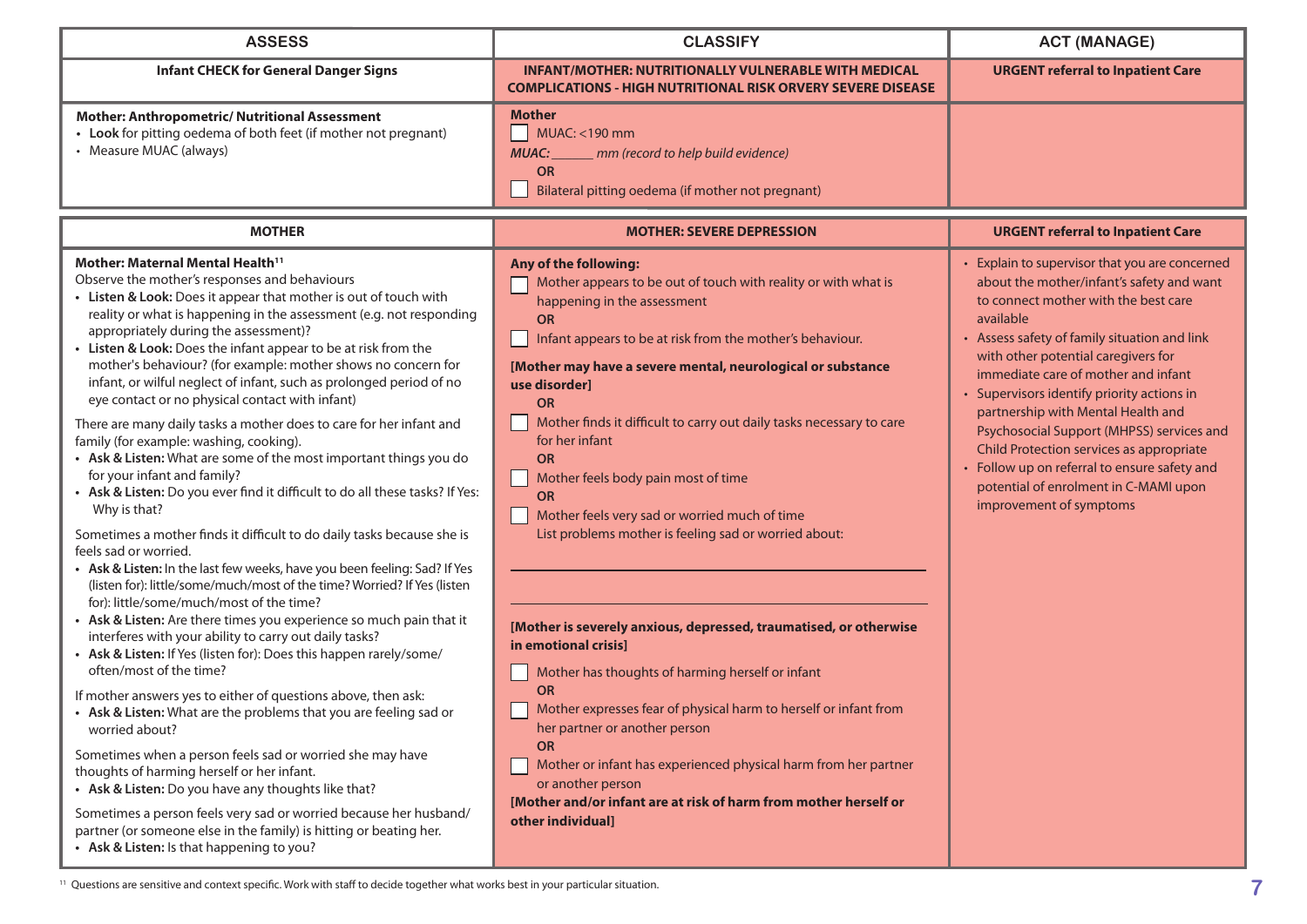## **2. FEEDING ASSESSMENT**

| <b>ASSESS</b>                                                                                                                                                                                                                                                                                                                                                                                                                                                                                                                                          | <b>CLASSIFY</b>                                                                                                                                                                                                                                                                                                                                                               | <b>ACT (MANAGE)</b>                                                                                                                                                                                                                                                                                                                                                                                                    | <b>CLASSIFY</b>                                                                                                                                                                                                                                                                                                                                                                         | <b>ACT (MANAGE)</b>                                                                                                                                                                                                                                                          |
|--------------------------------------------------------------------------------------------------------------------------------------------------------------------------------------------------------------------------------------------------------------------------------------------------------------------------------------------------------------------------------------------------------------------------------------------------------------------------------------------------------------------------------------------------------|-------------------------------------------------------------------------------------------------------------------------------------------------------------------------------------------------------------------------------------------------------------------------------------------------------------------------------------------------------------------------------|------------------------------------------------------------------------------------------------------------------------------------------------------------------------------------------------------------------------------------------------------------------------------------------------------------------------------------------------------------------------------------------------------------------------|-----------------------------------------------------------------------------------------------------------------------------------------------------------------------------------------------------------------------------------------------------------------------------------------------------------------------------------------------------------------------------------------|------------------------------------------------------------------------------------------------------------------------------------------------------------------------------------------------------------------------------------------------------------------------------|
| <b>Breastfed Infant and Mother</b>                                                                                                                                                                                                                                                                                                                                                                                                                                                                                                                     | <b>Moderate Feeding Problem:</b><br><b>C-MAMI criteria</b>                                                                                                                                                                                                                                                                                                                    | <b>C-MAMI Enrolment (Outpatient):</b><br><b>Infant-Mother Pair</b>                                                                                                                                                                                                                                                                                                                                                     | <b>No Feeding Problem: C-MAMI</b><br>criteria                                                                                                                                                                                                                                                                                                                                           | <b>Home Care</b>                                                                                                                                                                                                                                                             |
| <b>Breastfed Infant</b><br>• Look: Is the infant well attached?<br>- Mouth wide open<br>- Lower lip turned outwards<br>- Chin touching breast<br>- More areola above than below nipple<br>• Look: Is the infant suckling effectively?<br>• Slow deep sucks<br>• Pausing<br>• Audible swallowing<br>• Ask & Listen: Find out how many<br>breastfeeds in 24 hours<br>• Ask & Listen: Does the infant receives<br>plain water, other liquids or foods?<br>• Ask & Listen: Does the infant<br>refuse to breastfeed?<br>• Look for thrush in infant's mouth | Any of the following<br>Not well attached to the<br>breast<br>Not suckling effectively<br><8 breastfeeds in 24 hours<br>Receives plain water, other<br>liquids or foods<br><b>Refuses to breastfeed</b><br>Check for oral thrush<br>(candida)                                                                                                                                 | <b>Refer to Breastfeeding Counselling</b><br>and Support Actions<br><b>Attachment: Section A: 1</b><br>Effectively suckling: Section A: 2<br><b>Frequency of breastfeeds:</b><br><b>Section A3</b><br><b>Exclusive breastfeeding:</b><br><b>Section A: 4</b><br>Oral thrush (candida):<br>Section A: 11<br><b>AND</b><br>Plot and examine growth chart to<br>monitor progress, including birth<br>weight, if available | Well Attached: all the following<br>Mouth wide open<br>Lower lip turned outwards<br>Chin touching breast<br>More areola above than below nipple<br><b>AND</b><br>Suckling well: all the following<br>Slow deep sucks<br>Pausing<br>Audible swallowing<br><b>AND</b><br>$\geq$ 8 in 24 hours<br><b>AND</b><br>No plain water/ liquids/foods<br><b>AND</b><br>No thrush in infant's mouth | Praise, support,<br>reassure<br>General advice/<br>counselling on:<br>- general age<br>appropriate feeding<br>and nutrition<br>recommendations<br>- routine healthcare<br>services e.g.<br>vaccinations, growth<br>monitoring<br>Advise to return if new<br>problem develops |
| <b>Mother</b><br>• Listen: Find out if the mother thinks<br>she hasn't enough breast milk<br>• Listen: Find out if the mother lacks<br>confidence about feeding<br><b>Breast Condition: identify any of the</b><br>following<br>• Ask & Look: Engorgement<br>• Ask & Look: Sore & cracked nipples<br>• Ask & Look: Plugged ducts<br>• Ask & Look: Mastitis<br>• Ask & Look: Flat, inverted, large or long<br>nipples<br>• Ask & Look: Itching of nipples or<br>breasts (thrush)                                                                        | Mother: either of the following<br>Perception of not having<br>enough breast milk<br>Lack of confidence about<br>feeding<br><b>OR</b><br><b>Breast Condition: any of the</b><br><b>following</b><br>Engorgement<br>Sore & cracked nipples<br><b>Plugged ducts</b><br><b>Mastitis</b><br>Flat, inverted, large or long<br>nipples<br>Itching of nipples or breasts<br>(thrush) | <b>Mother</b><br>Perception of not having enough<br>breast milk: Section A: 5<br>Lack of confidence about feeding:<br>Section A: 6<br><b>Breast Condition</b><br><b>Engorgement: Section A: 7</b><br>Sore & cracked nipples:<br><b>Section A: 8</b><br>Plugged ducts: Section A: 9<br><b>Mastitis: Section A: 9</b><br>Flat, inverted, large or long<br>nipples: Section A: 10<br><b>Thrush: Section A: 12</b>         | <b>Mother</b><br>Confident about infant condition,<br>and breastfeeding<br>Reports no breastfeeding problem<br>and no concern                                                                                                                                                                                                                                                           | Praise, support,<br>reassure<br>General advice/<br>counselling on:<br>- general age<br>appropriate feeding<br>and nutrition<br>recommendations<br>- routine healthcare<br>services e.g.<br>vaccinations, growth<br>monitoring<br>Advise to return if new<br>problem develops |

*Cont'd next page*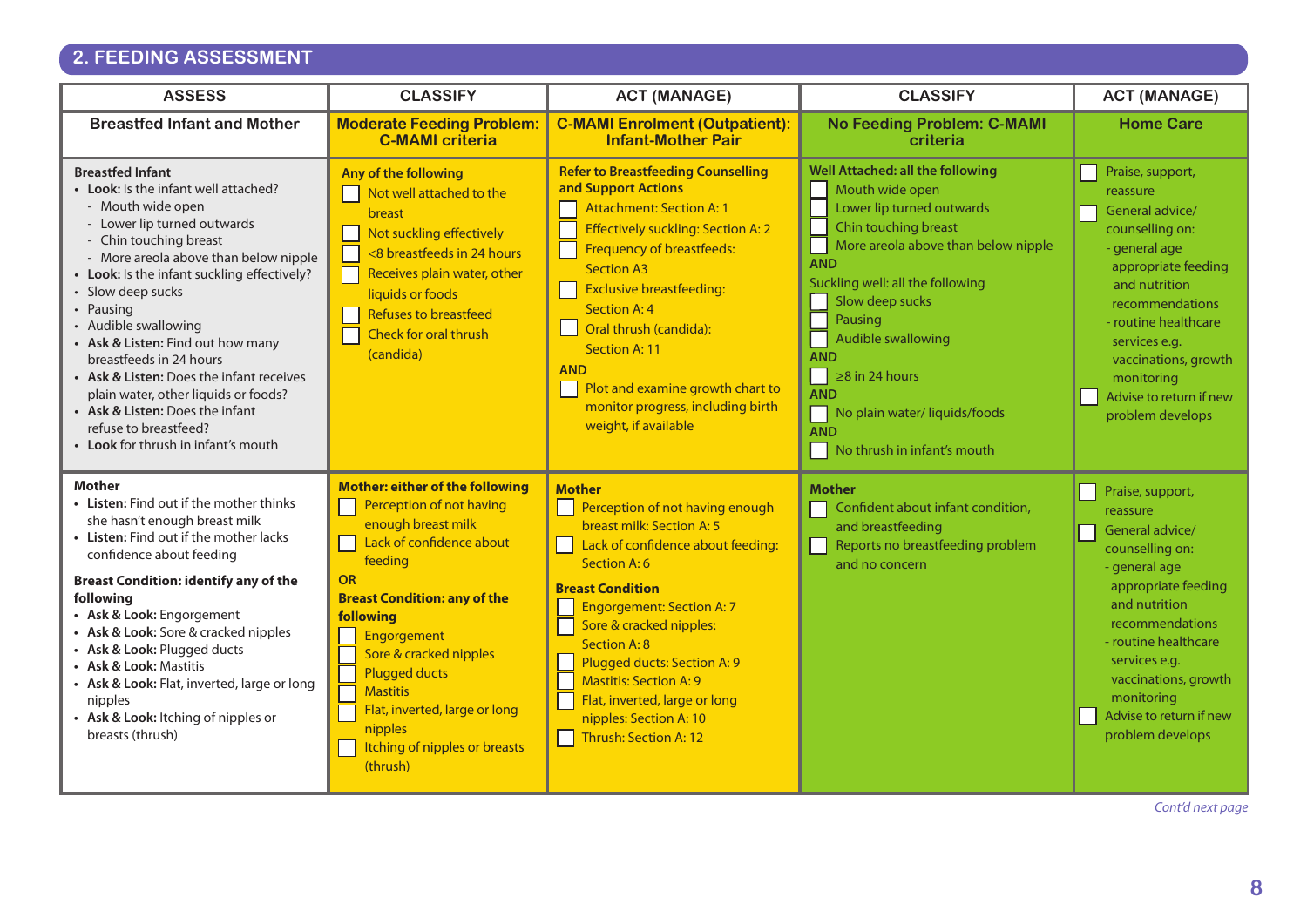| Other concerns: any of the following<br>• Ask & Listen: Do you think your infant was<br>born too early? or too small?<br>• Ask & Listen: How do you feel about your<br>infant's weight gain/growth?<br>• Ask & Listen: Are you working away from<br>infant or separated from him/her?<br>• Ask & Listen: Do you have concerns about<br>your own diet?<br>• Ask & Listen: Other (dealing with different<br>feeding practices of mother-in-law, father,<br>family)?<br>• Ask & Listen: Any other problem or<br>concern?                                                                                                                                                                                                                                                                                       | <b>OR</b><br>Other concerns: any of the following<br>Preterm or low birth weight<br>Lack of confidence about infant<br>weight gain/growth<br>Working away or separated from infant<br>Concerns about own diet<br>Other (dealing with different feeding<br>practices of mother-in-law, father,<br>family)<br>Note problem/concern:                                                                                                                                                                                                                 | <b>Other concerns</b><br>Preterm or low birth weight:<br>Section A: 13<br>Lack of confidence about<br>infant weight gain/growth:<br>Section A: 14<br>Working away from her infant:<br>Section A: 15-16<br>Concerns about her diet:<br>Section A: 18        |                                                                                                                                                                                                                                                                                                                                                                                                                                                                                                                               |                                                                                                                                                                                                                                                                              |
|-------------------------------------------------------------------------------------------------------------------------------------------------------------------------------------------------------------------------------------------------------------------------------------------------------------------------------------------------------------------------------------------------------------------------------------------------------------------------------------------------------------------------------------------------------------------------------------------------------------------------------------------------------------------------------------------------------------------------------------------------------------------------------------------------------------|---------------------------------------------------------------------------------------------------------------------------------------------------------------------------------------------------------------------------------------------------------------------------------------------------------------------------------------------------------------------------------------------------------------------------------------------------------------------------------------------------------------------------------------------------|------------------------------------------------------------------------------------------------------------------------------------------------------------------------------------------------------------------------------------------------------------|-------------------------------------------------------------------------------------------------------------------------------------------------------------------------------------------------------------------------------------------------------------------------------------------------------------------------------------------------------------------------------------------------------------------------------------------------------------------------------------------------------------------------------|------------------------------------------------------------------------------------------------------------------------------------------------------------------------------------------------------------------------------------------------------------------------------|
| Non-breastfed Infant-Mother/<br>Caregiver                                                                                                                                                                                                                                                                                                                                                                                                                                                                                                                                                                                                                                                                                                                                                                   | <b>Moderate Feeding Problem:</b><br><b>C-MAMI</b> criteria                                                                                                                                                                                                                                                                                                                                                                                                                                                                                        | <b>C-MAMI Enrolment (Outpatient):</b><br><b>Infant-Mother Pair</b>                                                                                                                                                                                         | <b>No Feeding Problem:</b><br><b>C-MAMI</b> criteria                                                                                                                                                                                                                                                                                                                                                                                                                                                                          | <b>Home Care</b>                                                                                                                                                                                                                                                             |
| • Ask & Listen: Is mother the main<br>caregiver for infant?<br>• Ask & Listen: Did mother ever breastfed?<br>When did she stop and why?<br>• Ask & Listen: Is mother interested in<br>relactating?<br>• Ask & Listen: Is caregiver interested in<br>wet nursing?<br>• Ask & Listen: What is the type/source of<br>breast milk substitute (BMS) used?<br>• Ask & Listen: How do you prepare the<br>BMS used?<br>• Ask & Listen: How much BMS is<br>consumed per 24 hours?<br>• Ask & Listen: Is infant refusing feeds?<br>• Ask & Listen: Does infant receive other<br>drinks or foods in addition to BMS?<br>• Ask & Listen: What feeding utensils does<br>infant use?<br>• Ask & Listen: Any problems or concerns?<br>• Ask & Listen: Do you have the fuel/<br>equipment available to clean and sterilize? | In non-breastfed infant: any of the<br>following<br>If appropriate note why the mother<br>$\mathbf{r}$<br>stopped breastfeeding<br>Mother present and interested in<br>relactating<br>Mother absent but caregiver interested<br>in relactation or wet nursing<br>Inappropriate BMS being used<br>Consumes less than 500ml of BMS per<br>24 hours<br><b>Refusing feeds</b><br>Receives other drinks or foods in<br>addition to BMS<br><b>Feeding bottle used</b><br>Does not practice good hygiene in feed<br>preparation<br>Note problem/concern: | In non-breastfed infant<br>Non-breastfeeding counselling<br>and support actions: Section C: 1-4<br>Interest in relactating:<br>Section C: 1-4<br><b>Supplementary suckling support:</b><br><b>Section B</b><br>Preparing infant formula:<br>Section C: 3-4 | In non-breastfed infant:<br>Mother relactating<br><b>OR</b><br>Infant fed by wet nurse<br>l 1<br>OR: all the following for<br>infant fed with BMS<br>Appropriate BMS being<br>used being used<br><b>AND</b><br><b>Consumes at least 500ml</b><br>of BMS per 24 hours<br><b>AND</b><br>Feeds well<br><b>AND</b><br>Receives only BMS<br><b>AND</b><br>Practices good hygiene<br><b>Mother/Caregiver</b><br>Confident about infant<br>condition, feeding and<br>home management<br>Reports no feeding<br>problem and no concern | Praise, support,<br>reassure<br>General advice/<br>counselling on:<br>- general age<br>appropriate feeding<br>and nutrition<br>recommendations<br>- routine healthcare<br>services e.g.<br>vaccinations, growth<br>monitoring<br>Advise to return if new<br>problem develops |

*Cont'd next page*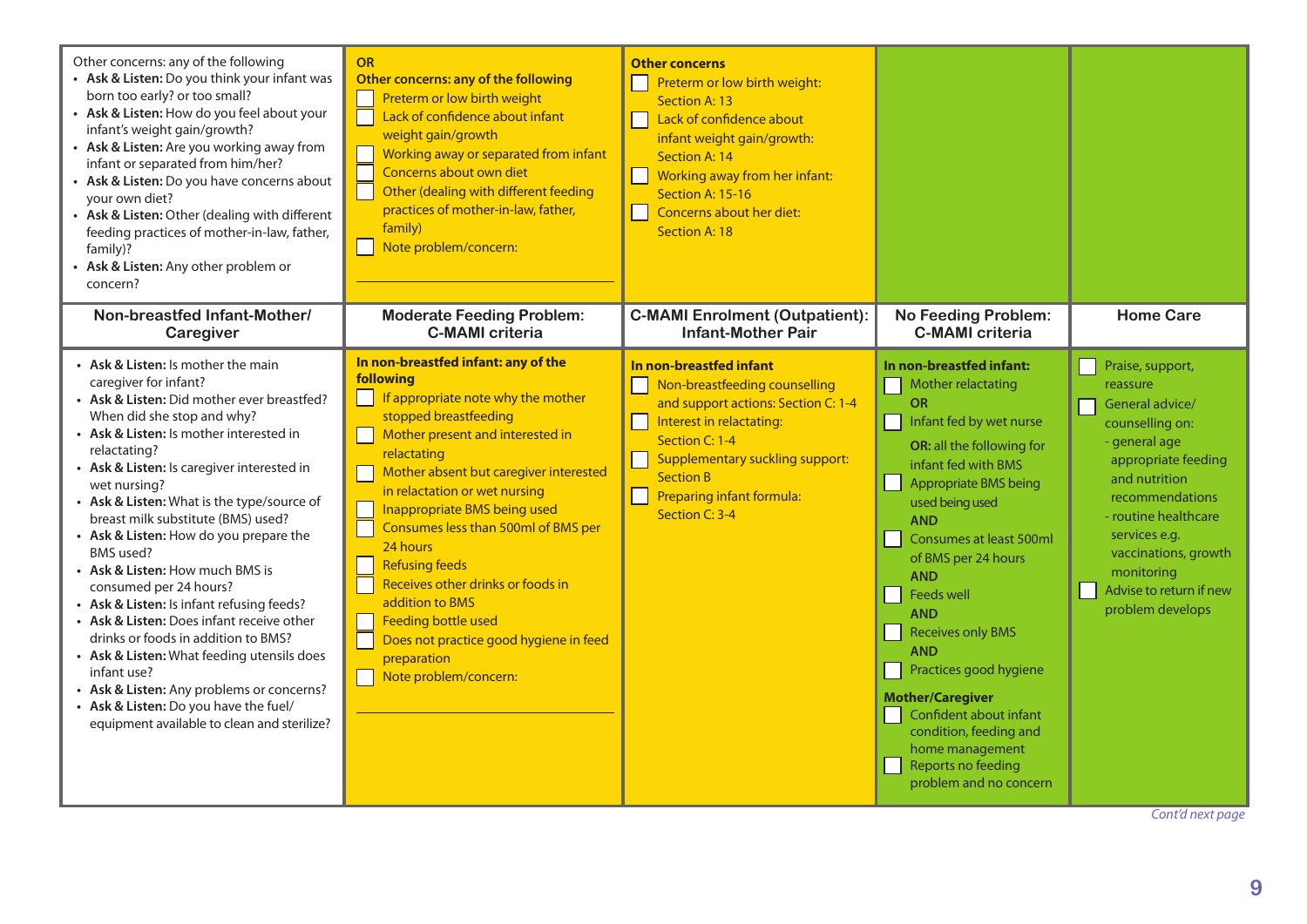

### **3. ANTHROPOMETRIC / NUTRITIONAL ASSESSMENT**

| <b>ASSESS</b>                                                                                                                                                                                                                                                                                                                                                                                                                                                                                                                                                 | <b>CLASSIFY</b>                                                                                                                                                                                                                                                                                                                                                       | <b>ACT (MANAGE)</b>                                                                                                                                                                                                                                                                                                                                                                                                                                                                                                                                                         | <b>CLASSIFY</b>                                                                                                                                                                                                          | <b>ACT (MANAGE)</b>                                                                                                                                                                                                                                                          |
|---------------------------------------------------------------------------------------------------------------------------------------------------------------------------------------------------------------------------------------------------------------------------------------------------------------------------------------------------------------------------------------------------------------------------------------------------------------------------------------------------------------------------------------------------------------|-----------------------------------------------------------------------------------------------------------------------------------------------------------------------------------------------------------------------------------------------------------------------------------------------------------------------------------------------------------------------|-----------------------------------------------------------------------------------------------------------------------------------------------------------------------------------------------------------------------------------------------------------------------------------------------------------------------------------------------------------------------------------------------------------------------------------------------------------------------------------------------------------------------------------------------------------------------------|--------------------------------------------------------------------------------------------------------------------------------------------------------------------------------------------------------------------------|------------------------------------------------------------------------------------------------------------------------------------------------------------------------------------------------------------------------------------------------------------------------------|
| Infant/Mother                                                                                                                                                                                                                                                                                                                                                                                                                                                                                                                                                 | <b>INFANT: NUTRITIONALLY VULNERABLE</b><br><b>INFANTS WITHOUT MEDICAL</b><br><b>COMPLICATIONS (MODERATE</b><br><b>NUTRITIONAL RISK)</b><br><b>OR</b><br><b>MOTHER: MODERATE NUTRITIONAL RISK</b>                                                                                                                                                                      | <b>C-MAMI outpatient enrolment:</b><br><b>Infant-Mother Pair</b>                                                                                                                                                                                                                                                                                                                                                                                                                                                                                                            | <b>INFANT AND MOTHER</b><br><b>LOW NUTRITIONAL RISK</b>                                                                                                                                                                  | No C-MAMI enrolment<br>for Infant-Mother Pair                                                                                                                                                                                                                                |
| Infant<br>• Obtain infant age (in completed<br>months). Measure weight and<br>length and determine weight-for-<br>age z-score (WFA) <sup>12</sup> and weight-<br>for-length z-score (WFL) where<br>calculable.<br>• NOTE: clinical assessment for visible<br>wasting is not a reliable substitute<br>for anthropometry and will result in<br>cases being missed. It should only<br>be done where length is <45cm<br>and WFL cannot be calculated.<br>• Record Mid Upper Arm<br>Circumference (MUAC) for all infants<br>(to help build evidence) <sup>13</sup> | Infant:<br><b>Both</b><br><b>Clinically well</b><br>Ξ<br>Alert<br><b>AND</b><br>One of the following<br>$<$ -2 WFA OR<br>$< -2$ WFL<br>OR: any of the following<br>Moderate weight loss (within a few days)<br>Recent (days-weeks) failure to gain weight<br>Moderate drop across growth chart centile<br>lines<br>mm (record to help build evidence)<br><b>MUAC:</b> | Assess underlying cause(s) of<br>malnutrition and discuss action(s)<br>to address these<br>Plot & examine growth chart to<br>monitor progress including<br>- Birth weight if available<br>- Gestation age at birth if available<br>- Growth trend if previous data<br>available<br>Provide age- and status-appropriate<br>nutrition/feeding advice<br>Provide course of broad-spectrum<br>oral antibiotic, such as amoxicillin<br>(for infant) – check local guidelines<br><b>Follow-up</b><br>• Provide follow-up in 1 week to monitor<br>for change in nutritional status | <b>Infant</b><br><b>Both</b><br><b>Clinically well</b><br>Alert<br><b>AND</b><br>$\ge$ -2 WFA OR<br>- 11<br>$\ge$ -2 WFL<br><b>AND</b><br>Infant gaining weight<br><b>MUAC:</b><br>mm (record to help<br>build evidence) | Praise, support,<br>reassure<br>General advice/<br>counselling on:<br>- general age<br>appropriate feeding<br>and nutrition<br>recommendations<br>- routine healthcare<br>services e.g.<br>vaccinations, growth<br>monitoring<br>Advise to return if new<br>problem develops |

#### *Cont'd next page*

<sup>12</sup> Recent evidence has shown that WFA can help identify underweight infants who are also at higher risk to mortality. WFA is therefore used as a criterion for enrolment of nutritionally vulnerable infants under 6 months.

A cut-off of WFA <-2 is used to ensure consistency with WFL cut-offs. <sup>13</sup> There is recent growing evidence on the use of MUAC to identify acute malnutrition and nutrition vulnerability in infants under 6 months. However, a nutrition classification cutoff has not yet been established. Countries and programmes are encouraged to collect MUAC data for infants under 6 months to help build the evidence base for cutoffs and case management.